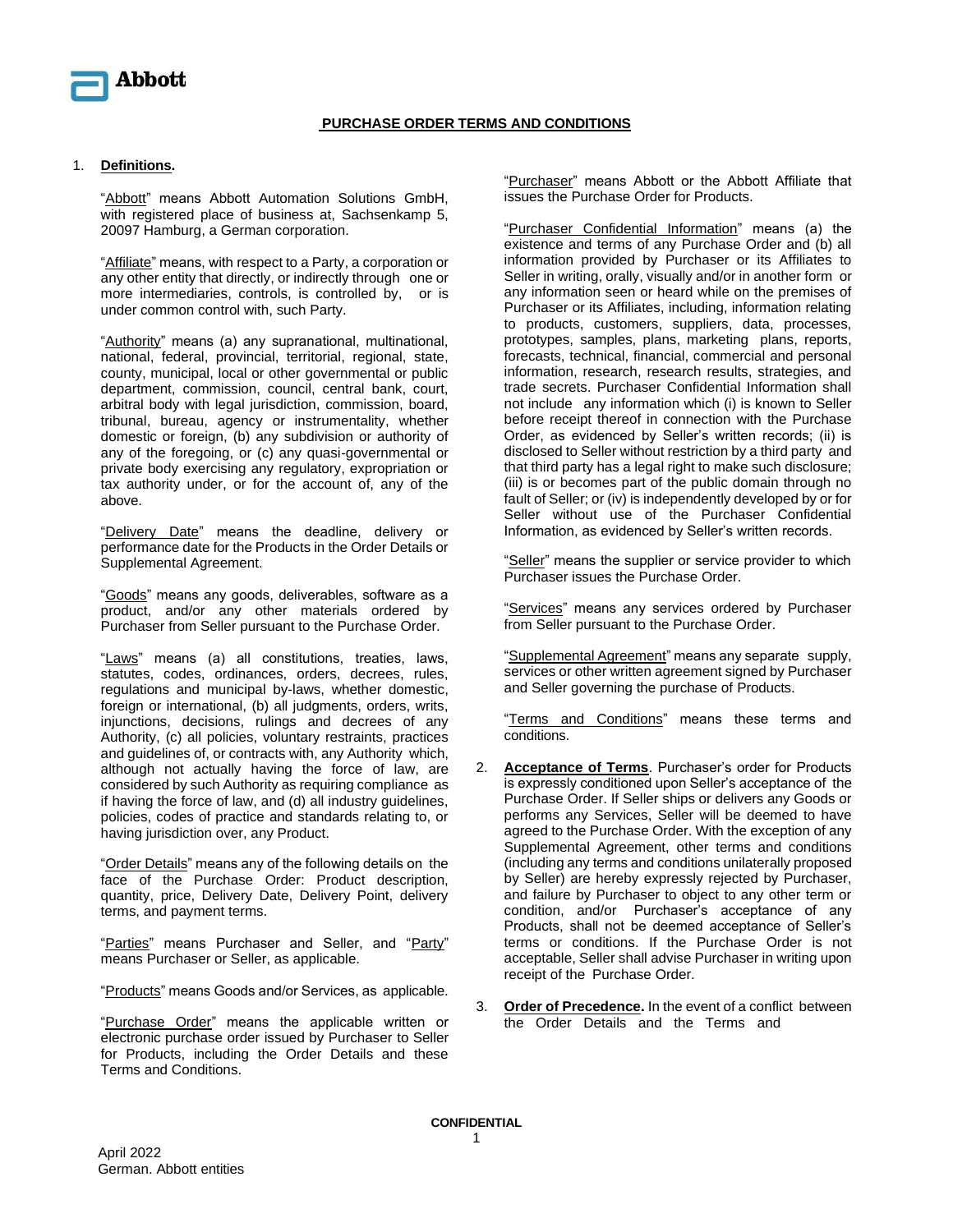

Conditions, the Order Details will prevail. The rights and obligations under the Purchase Order will be complementary and additive to the rights and obligations under the Supplemental Agreement, provided that, in the event of a conflict between the Purchase Order and a Supplemental Agreement, the Supplemental Agreement will prevail.

- 4. **Cancellation.** Purchaser may at any time terminate, cancel or suspend all or any part of the Purchase Order without cause or for cause immediately upon written notice to Seller and without incurring any liability to Seller. Any such termination or cancellation shall not affect any rights or obligations that have previously accrued.
- 5. **Price**. The price for any Product must be equal to or less than the price indicated in the Order Details unless otherwise agreed to by Purchaser in writing. Prices shall cover all activities required to deliver the Goods or perform the Services.
- 6. **Payment Terms.** Purchaser will make undisputed payments for Products that meet all applicable requirements set forth in the Purchase Order or any Supplemental Agreement within sixty (60) days after the later of: (a) receipt of the Goods or completion of performance of the Services identified in the Purchase Order or Supplemental Agreement; (b) receipt of a complete invoice; and (c) if Goods, receipt of appropriate shipping documents. Purchaser may withhold payment of any amounts that it disputes in good faith. Payment of an invoice shall not constitute acceptance of any Products, and the invoice will be adjusted for any errors. shortages and defects. Any billing dispute will not be cause for Seller's non-delivery of Goods or nonperformance of Services.
- 7. **Reimbursement of Expenses.** Any reimbursement of Seller's expenses must be agreed upon in advance in writing by Purchaser; any pre-approved travel expenses will be subject to Purchaser's service provider travel guidelines.
- 8. **Setoff.** Purchaser may deduct any amount owed by Seller to Purchaser or its Affiliates from any amount payable by Purchaser or its Affiliates.
- 9. **Tax.** Each Party will be responsible, as required under applicable Law, for identifying and paying all taxes that are imposed on that Party with respect to the transactions and payments under the Purchase Order. Seller may charge, and Purchaser will pay, applicable sales, use, value added and services taxes ("Indirect Taxes") that Seller is legally obligated to collect from Purchaser; provided, however, that Seller will not collect, and Purchaser will not pay to Seller, any Indirect Taxes for which Purchaser furnishes Seller with an exemption certificate or a direct payment certificate for which Purchaser may claim an available exemption from such Indirect Taxes. Notwithstanding any other language herein, where any payment payable by Purchaser to Seller pursuant to the Purchase Order is

subject to any withholding or similar tax, Purchaser shall be entitled to pay the applicable withholding or similar tax to the appropriate Authority and deduct the amount paid from the amount due to Seller.

## 10. **Representations and Warranties.**

(a) Seller covenants, represents and warrants that:

(i) it will comply with (A) all applicable Laws, including those related to customs, anti-boycott, trade embargo, import/export control, immigration, privacy, labeling, environmental, hazardous materials, restricted substances, health, safety and labor, including child welfare, wage and hour, and (B) applicable policies while on Purchaser's or its Affiliates' premises;

(ii) it will obtain all permits and approvals as necessary in connection with its sale of Goods or performance of Services;

(iii) the Goods (A) will be safe, free from defects in manufacturing, design, workmanship, and materials; (B) will not be adulterated or misbranded under applicable Laws; (C) will conform with applicable requirements, specifications and quality standards identified in the Purchase Order and/or Supplemental Agreement; (D) will be free and clear of all liens, claims and encumbrances and other claims against title; (E) will be of merchantable quality, new and unused (unless otherwise specified in the Purchase Order and/or Supplemental Agreement), and fit and suitable for the purposes intended by Purchaser; (F) and any Work Product (as defined below in Section 24) will not infringe or misappropriate any third party's German or foreign patent, trademark, trade name, service mark, copyright, trade secret or other intellectual property rights; (G) will not contain, at the time of delivery to Purchaser or its Affiliates, any computer virus or other similar harmful, malicious or hidden program; and (H) will comply with all other requirements under applicable Laws;

(iv) it will perform all Services in a competent, professional and workmanlike manner, and it has the required qualifications and expertise to perform; and

(v) it will comply with the supplier guidelines set forth at [http://www.abbott.com/partners/suppliers.html.](http://www.abbott.com/partners/suppliers.html)

(b) Anti-corruption. Seller covenants, represents and warrants that: (i) it is now in compliance with and shall continue to comply with, all applicable Laws related to anti-corruption; (ii) neither it nor any persons employed or acting on its behalf (including employees, directors, agents, consultants, or subcontractors) will (A) (1) give, offer or promise to give, or (2) accept, receive, or agree to accept or receive, directly or indirectly, anything else of value in any form to any person to secure a business advantage, to obtain or retain a business advantage, or to direct business to, or away from, any person or entity; or (B) provide any facilitation, expediting or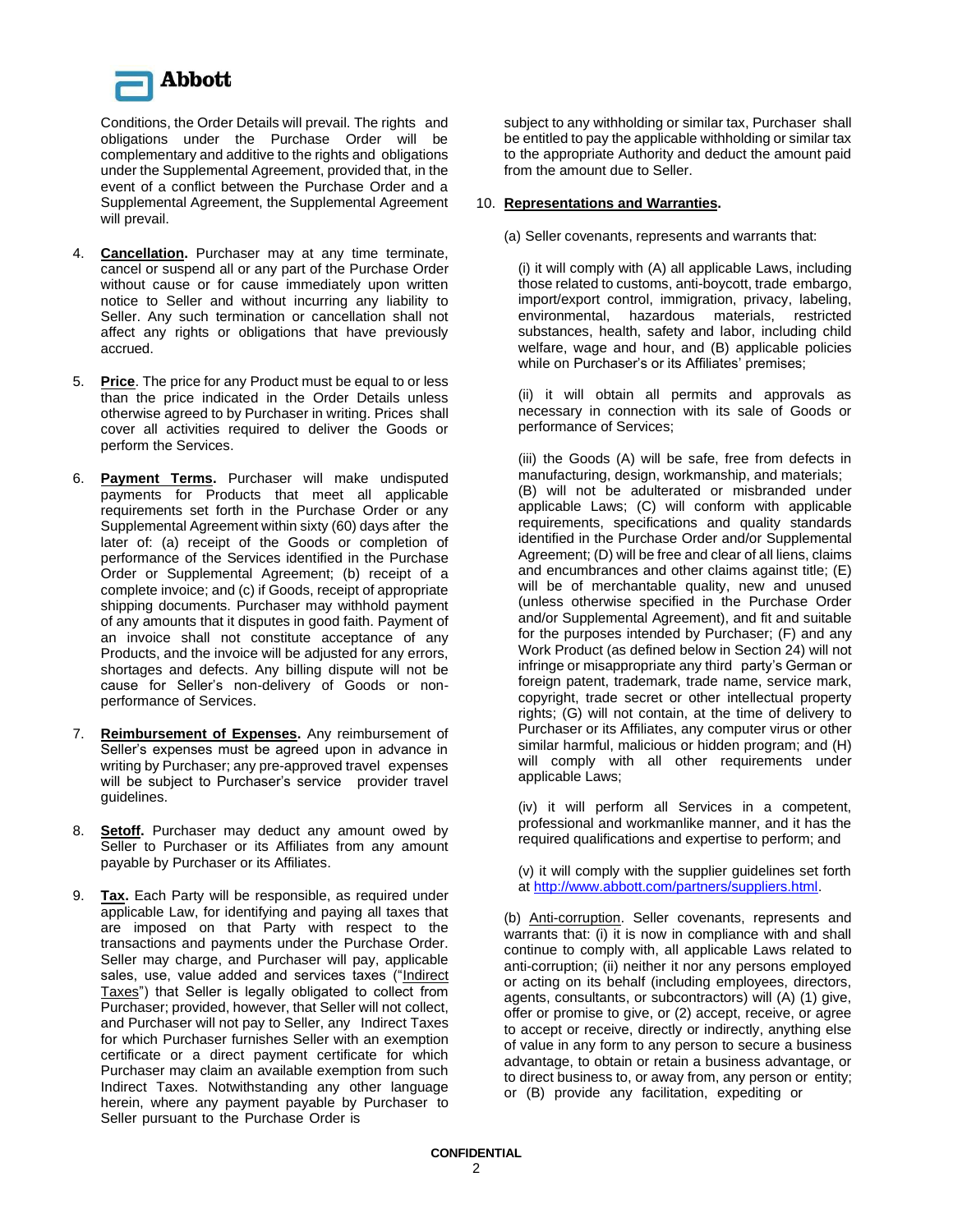

grease payment to any official or employee of an Authority to expedite or secure the performance of routine Authority actions; and (iii) neither it nor any owner, partner, officer, director or employee of Seller or of its Affiliates (collectively, "Representatives") is an official or employee of any Authority. Seller will notify Purchaser in writing prior to any Representative becoming an official or employee of an Authority, and such individual will not perform Services without Purchaser's prior written consent.

(c) Debarment. Seller covenants, represents and warrants that neither it, nor any of its Affiliates or their respective agents, subcontractors, or employees performing Services are or have within the past five (5) years been (i) Debarred, Disqualified, or Excluded, (ii) proposed to be so restricted by any Authority, or (iii) convicted of an offense or had a civil judgment rendered from which they may be so restricted. "Debarred, Disqualified, or Excluded" means prohibited, suspended, or otherwise limited or deemed ineligible under any applicable Law from (A) providing services to the holder of a United States Food and Drug Administration approved or pending drug application, (B) participating in clinical research, (C) participating in or furnishing goods or services for any government program, or (D) participating in any government procurement or non-procurement program. Seller will notify Purchaser immediately of any breach of this warranty or if Seller learns of any investigation or proceeding that could result in any such restrictions. Upon receipt of notice, Purchaser may elect to immediately terminate the Purchase Order.

- 11. **Breach of Warranty.** In the event a Product fails to meet the warranties above or otherwise fails to conform to the Terms and Conditions or any Supplemental Agreement, Purchaser may at its option: (a) request a full refund of any amount paid and cancel any outstanding Purchase Orders for the non-conforming Products, and, if Goods, return them to Seller, at Seller's sole cost and expense; or (b) request that Seller repair or replace nonconforming Goods or re- perform non-conforming Services as quickly as reasonably possible, as Purchaser directs, at Seller's sole cost and expense.
- 12. **Delivery Terms.** Goods shall be shipped Delivered at Place (DAP Incoterms 2020) at the delivery point specified in the Order Details or otherwise specified in writing by Purchaser ("Delivery Point").
- 13. **Title.** Title to and ownership of the Goods shall transfer to Purchaser at the Delivery Point.
- 14. **Shipping and reporting of defects.** Seller shall ensure that each shipment of Goods delivered contains, as applicable, a reference to the Purchase Order number, a packaging list containing the quantity and Purchaser's material number as indicated in the Order Details, a valid Certificate of Origin, a valid Certificate of Analysis or Certificate of Conformance with the related specifications and Seller's product

code/list number, and the HTS code (Harmonized Tariff Schedule)as well as product information regarding export control; Purchaser reserves the right to refuse delivery of any Goods without these documents. Shipments must equal the quantity ordered, unless otherwise agreed by Purchaser in writing. The Purchaser shall report any obvious defects to the Seller within fourteen (14) days following receipt of the Goods at the Delivery Point. Any defects that are only identifiable at a later point in time are to be reported by the Purchaser within fourteen (14) days following their identification. The date of sending such notification to the Seller shall be decisive for keeping the term. In this respect, the Seller will waive any objection to late notification of defects.

15. **Cargo Safety & Security Requirements**. Seller will package, load and ship the Goods in accordance with any requirements provided by Purchaser. In the absence of such requirements, Seller will package, load and ship the Goods in a manner sufficient to prevent damage to, or loss of, the Goods during shipment and in accordance with applicable Laws regarding dangerous goods transportation. To ensure the security of Goods, Seller must be a member of the

U.S. Customs-Trade Partnership Against Terrorism (C-TPAT), the European Authorised Economic Operator (AEO) security program, or an equivalent supply chain security program, as applicable, or, upon request, must commit that a) Goods supplied to Purchaser are produced, stored, processed and loaded at secure manufacturing sites and warehouses and during production, storing, processing, loading and transport Goods are protected against unauthorized access of third parties; b) for production, storing, processing, loading and transport Goods only reliable personnel is used and c) third parties acting on behalf of Seller equally adhere to the requirements imposed by this section. Furthermore, Seller must only use transportation service providers that are certified under a supply chain security program.

- 16. **Composition Data.** For any Product, including, but not limited to, any substance, preparation or article (including any electric or electronic equipment or sub- assembly or component part thereof), supplied by Seller, Seller must, at its sole cost and expense, provide promptly upon request applicable safety data sheets, composition data, chemical reports, data composition or similar technical or other supporting documentation indicating the chemical composition of the Product.
- 17. **Time of the Essence.** Time is of the essence for the supply of all Goods and the performance of all Services. Seller will furnish sufficient resources, including labor, material, and equipment, to meet the Delivery Date, at no additional charge to Purchaser.
- 18. **Failure to Deliver.** If Seller does not deliver the Goods or perform the Services by the applicable Delivery Date, Seller will be liable to Purchaser for any losses, including cover damages, and, if Purchaser elects not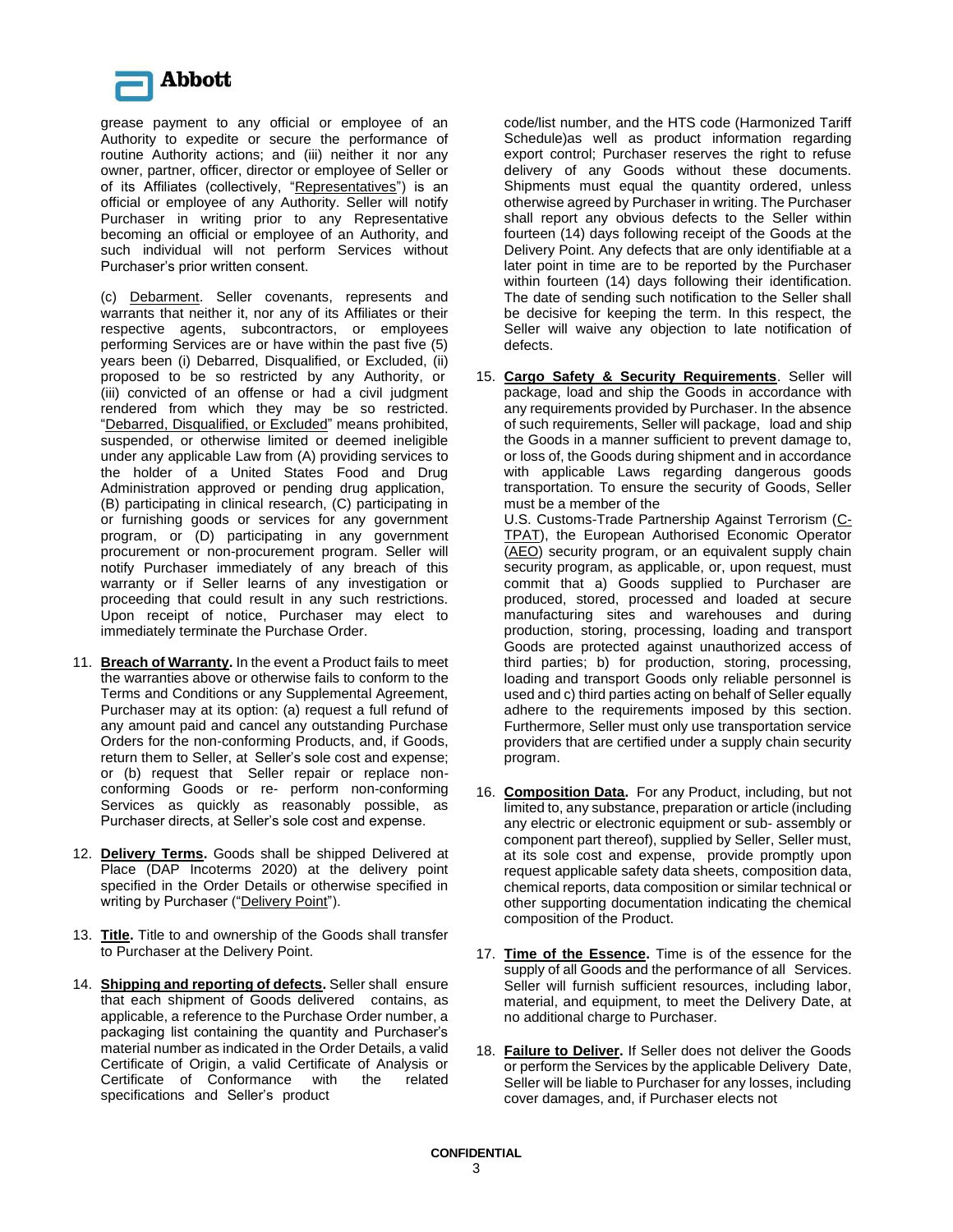

to cancel, upon Purchaser's request, Seller will expedite delivery or performance at Seller's sole cost and expense.

19. **Indemnification.** Seller shall, at its own cost and expense, defend, indemnify and hold harmless Purchaser and its Affiliates and their respective employees, directors, officers, agents and contractors, from and against any and all losses, liabilities, damages, costs and expenses (including attorneys' fees and expenses), suits, proceedings or claims arising out of or in any way related to: (a) Seller's negligence, recklessness, willful misconduct, or intentional or wrongful conduct, including in the design, development, manufacture or shipment of any Product;

(b) Seller's breach of the Purchase Order or any Supplemental Agreement; (c) any actual or alleged infringement or misappropriation of any German or foreign patent, trademark, trade name, service mark, copyright, trade secret or other intellectual property rights with respect to a Product; or (d) death of, or injury to, any person, damage to any property, or any other damage or loss, suffered by any person or party, resulting or claimed to result, in whole or in part, from (i) any actual or alleged defect in a Product, whether latent or patent, including actual or alleged improper construction or design, (ii) any failure to conform to the Product specifications, or with any warranty, or (iii) any claim of strict liability (or similar legal theory) or tort related to any Product.

- 20. **Insurance.** Seller will purchase and maintain, at its own cost and expense, commercial insurance of the types and minimum amounts as follows with licensed insurers: (a)  $€$  1,800,000 per occurrence of commercial general liability insurance, including products liability and contractual liability; (b) workers compensation insurance as required by applicable Law and € 900,000 per occurrence for employers liability coverage; (c)  $\epsilon$ 1,800,000 per occurrence of automobile liability coverage for all owned, non-owned, and hired vehicles; and (d) in the event consulting Services are provided,  $\epsilon$ 1,800,000 per claim for professional liability insurance. With respect to requirements in clauses (a) and (c), Seller shall include Purchaser and its Affiliates as additional insureds. Seller will provide to Purchaser prior to providing Goods or performing Services, and annually thereafter or upon request, if sooner, certificates of insurance evidencing the required insurance and terms. Seller will provide thirty (30) days' advance notice in the event of any cancellation, non- renewal, or material modifications of this required insurance. Purchaser's acceptance of certificates of insurance providing for other or different coverage than required in this section shall in no event be deemed a waiver of any provisions of the Terms and Conditions. The minimum insurance requirements set forth in this section do not in any way limit any indemnity obligation or other liability of Seller.
- 21. **Limitation of Liability.** PURCHASER AND ITS AFFILIATES WILL NOT BE LIABLE TO SELLER OR ANY THIRD PARTY FOR ANY INDIRECT, SPECIAL,

INCIDENTAL OR CONSEQUENTIAL DAMAGES (INCLUDING LOST TIME, LOST PROFITS OR LOST SALES) ARISING FROM ANY TRANSACTIONS UNDER THE PURCHASE ORDER OR ANY SUPPLEMENTAL AGREEMENT UNLESS THERE THE DAMAGES ARE CAUSED TO BODY; LIFE OR HEALTH AND/OR THE DAMAGES ARE CAUSED BY WILLFUL MISCONDUCT OR GROSS NEGLIGENCE OF THE PURCHASER AND ITS AFFILIATES AND/OR BY A BREACH OF FUNDAMENTAL CONTRACTUAL OBLIGATIONS (*Kardinalpflicht*) OF THE PURCHASER AND ITS AFFILIATES .

- 22. **Confidential Information.** Seller shall not use any Purchaser Confidential Information except to the extent necessary to carry out its obligations hereunder. Seller shall keep Purchaser Confidential Information confidential and not disclose Purchaser Confidential Information to any third party unless compelled to do so by judicial or administrative process or, in the opinion of counsel, by the requirements of applicable Law or with Purchaser's prior written consent. Seller will treat all Purchaser Confidential Information with the same degree of care as Seller accords its own confidential information, but in no event with less than reasonable care.
- 23. **Data Protection.** For the limited period of performance of the respective agreement personal data (name and contact details) of the Supplier, its employees or other individuals provided by the Supplier as required for conclusion and performance of this agreement are collected, processed and used by Abbott in compliance with the German Data Protection Act (Bundesdatenschutzgesetz) and the EU General Data Protection Regulation (GDPR). All data subjects in the meaning of the German Data Protection Act (Bundesdatenschutzgesetz) and the EU General Data Protection Regulation (GDPR) have the right to obtain information about and access to the personal data stored by Abbott about them and with respect to this personal data may (i) request rectification and erasure; (ii) restrict the processing or to object the processing; (iii) exercise a right to data portability; or (iv) in case of an unlawful processing lodge a complaint with a supervisory authority. If data subjects assert rights to erasure, restriction of processing or objection the performance of the agreement may be impeded. In such a case Abbott may have a right to terminate the agreement for cause. All employees of Abbott which have professional access to personal data may not use these data without permission; this also applies after they have left Abbott. Employees of Abbott which have professional access to personal data are committed to confidentiality in accordance with GDPR. The Supplier understands and acknowledges that the personal data required for the performance of the agreement may be transferred outside of the European Economic Area (EEA) which may include transfer to countries such as USA which may not be deemed to offer the same level of protection that the EEA does. Abbott will apply all reasonable security measures to data and will comply with international transfer requirements laid down by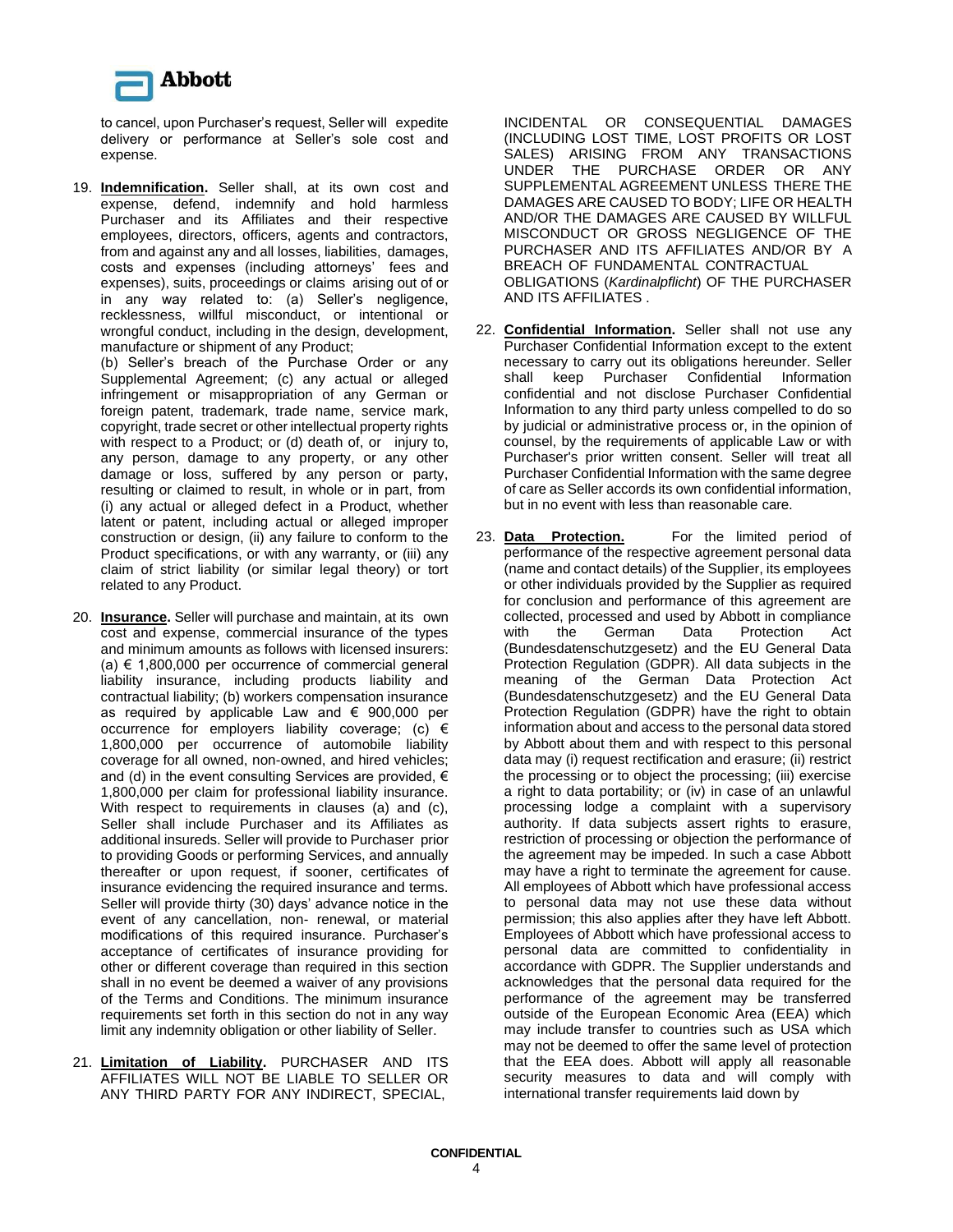

the services provided by the Supplier involve processing of personal data under the control of Abbott the parties prior to such a processing may start must execute a separate written data processing agreement. The Supplier will advise Abbott on the requirement of such a data processing agreement and in no event will start processing personal data under the control of Abbott prior to a corresponding data processing agreement was executed. applicable law. Data subjects may obtain a copy of the safeguards underpinning the international transfer requirements. In order to exercise your rights as a data subject or if you have questions concerning data protection please contact Abbott GmbH, c/o Datenschutzbeauftragter, Max-Planck-Ring 2, 65205 Wiesbaden or sent an email to Data Privacy Officer.de@abbott.com. To the extent

- 24. **Publicity.** Seller will not disclose the existence or terms of the Purchase Order or a Supplemental Agreement or use Abbott's or its Affiliates' names, logos or other indicia in any publicity or advertising, announcement, brochure, customer list or website, without prior written consent from Abbott Public Affairs or its designee.
- 25. **Rights to results of Services.** All reports, data, communications, material, information, deliverables, inventions, discoveries, or improvements reduced to practice, made or developed by Seller in connection with the Purchase Order ("Work Product") shall be promptly disclosed to the Purchaser. The Seller hereby grants to Purchaser a worldwide, unlimited and freely transferable right to unrestricted use and exploitation of the Work Product.
- 26. **Pre-existing Intellectual Property.** Notwithstanding the above, neither Purchaser nor Seller shall acquire ownership of any materials, information, know-how, tools, models, methodologies, techniques and/or other intellectual property owned by the other Party, the other Party's respective Affiliates or licensors independent of the Purchase Order (collectively, "Pre-existing Intellectual Property").
- 27. **License.** Seller hereby grants to Purchaser and its Affiliates a non-exclusive, irrevocable, royalty-free worldwide license to use, modify, and enhance the Preexisting Intellectual Property (including the right to sublicense) to the extent that such license is required to enable Purchaser and its Affiliates to make use of or otherwise exploit the Products, including Work Product.
- 28. **Audit.** To verify Seller's compliance with the Purchase Order, Purchaser and its representatives will have the right, at reasonable times and places and upon reasonable notice, to (a) inspect all facilities, resources and procedures employed by Seller in manufacturing or providing the Products; and (b) examine all books and records relating to the Products.
- 29. **Remedies Not Exclusive.** The rights and remedies of Purchaser provided under these Terms and Conditions are cumulative and not exclusive, and are in addition to

any other rights and remedies provided at Law or in equity or in any Supplemental Agreement.

- 30. **Independent Contractor.** The relationship of the Parties is that of independent contractors. The Parties will not be deemed partners or joint ventures, nor will one Party be deemed an agent or employee of the other Party. Neither Party has any express or implied right to assume or create any obligation on behalf of, or in the name of, the other Party or to bind the other Party to any contract, agreement or undertaking with any third party, and no conduct of a Party shall be deemed to imply such right.
- 31. **Fraud and Abuse.** The Parties intend and acknowledge that (a) neither the Purchase Order nor any payment made under it, is in exchange for any explicit or implicit agreement or understanding that Seller refer, prescribe, recommend, use or purchase any products of Purchaser or its Affiliates, and (b) the total payment for the Products represents the fair market value and has not been determined in any manner that takes into account the volume or value of any referrals or business between Seller and Purchaser or its Affiliates.
- 32. **Assignment**. Seller shall not assign the Purchase Order without Purchaser's prior written consent, which Purchaser may withhold in its sole discretion, and any attempted assignment without Purchaser's consent will be void. Any permitted assignee shall assume in writing all obligations of Seller under the Purchase Order and any Supplemental Agreement; provided, however, that Seller shall remain primarily liable for such obligations. Purchaser may assign the Purchase Order without the consent of Seller. The Purchase Order will be binding upon and inure to the benefit of the permitted assigns of each Party.
- 33. **Subcontracting**. Seller will not subcontract or delegate any duty under the Purchase Order without Purchaser's prior written consent, which Purchaser may withhold in its sole discretion. Seller will remain responsible and liable for the acts and omissions of any subcontractor as if such activities had been performed by Seller.
- 34. **Third Party Beneficiary**. Purchaser Affiliates are intended third party beneficiaries of these Terms and Conditions. Nothing in these Terms and Conditions is intended to, or shall, confer any right, benefit or remedy of any nature whatsoever upon any third party other than Purchaser Affiliates.
- 35. **Entire Agreement.** The Purchase Order and, if applicable, any Supplemental Agreement, contains the entire agreement between the Parties with respect to its subject matter, and supersedes all previous agreements, negotiations, discussions, writings, understandings, commitments and conversations with respect to such subject matter.